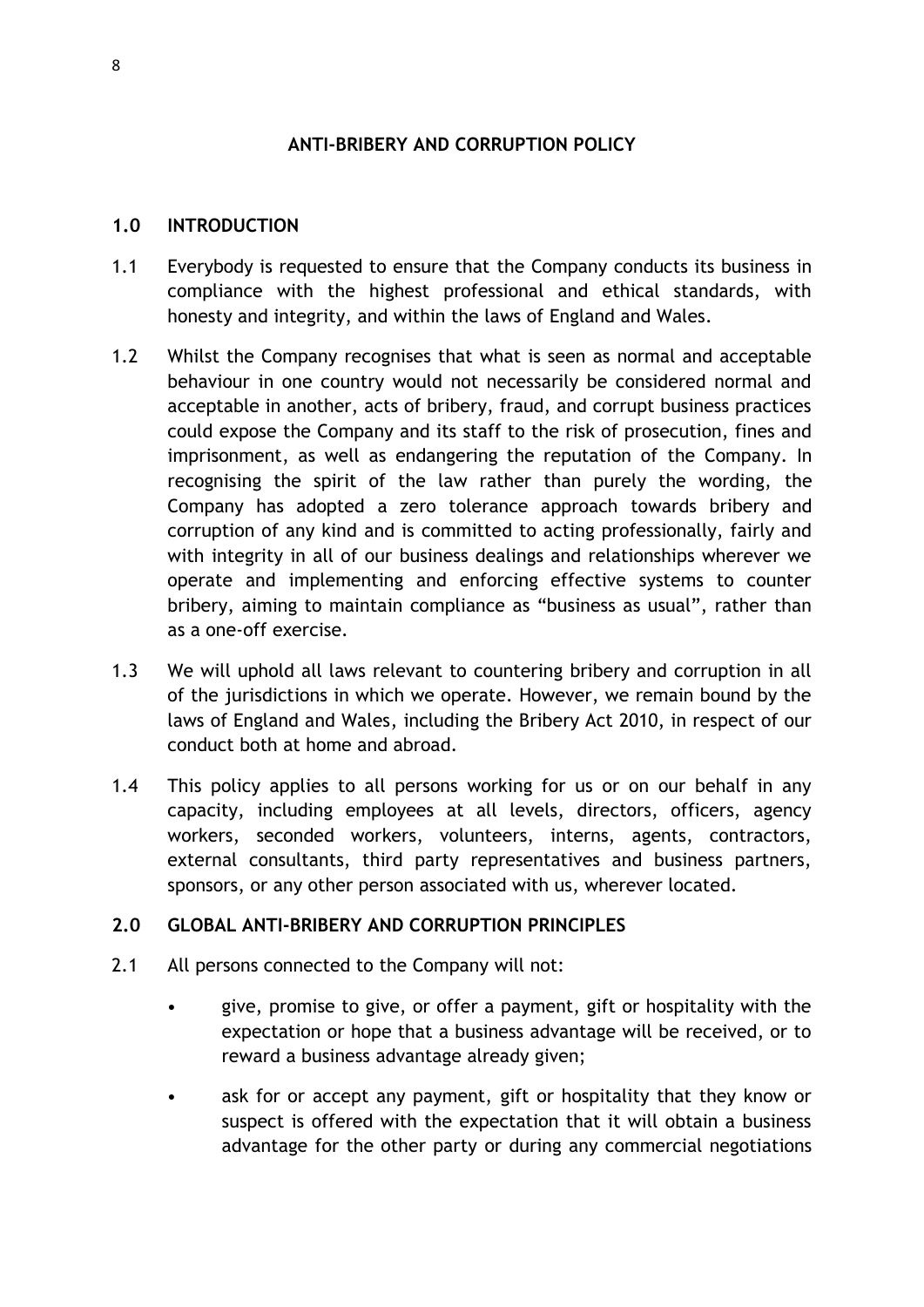or tender process, if this could be perceived as intended or likely to influence the outcome;

- accept or offer a gift to or from government officials or representatives, or politicians or political parties [without the prior approval of the Chief Executive].
- encourage or authorise any other employee or person connected with the Company to give, promise to give, offer, ask for or accept any payment, gift or hospitality with the expectation or hope that it will obtain a business advantage for them;
- retaliate against or threaten a person who has refused to undertake any activity which could give rise to a suspicion or allegation of bribery, fraud or other corrupt business practice, or who has raised concerns under this policy; and/or
- engage in activity indirectly or directly that would constitute a breach of the Bribery Act 2010 and/or this policy.
- 2.2 Any breach of these principles by staff will be treated very seriously, and the Company will investigate and take all appropriate action, including disciplinary action.

# **3.0 WHAT IS BRIBERY AND CORRUPTION?**

**"Bribery**" is offering, promising, demanding, providing or accepting any financial, personal, commercial, regulatory or contractual gain, to induce the recipient or any other person to act improperly in the performance of their functions, or to reward them for acting improperly, or whether the recipient would act improperly by accepting the advantage. Bribery is a criminal offence, and includes using a third party as a conduit to channel bribes to others. As an employer we can face an unlimited fine, exclusion from tendering public contracts and damage to our reputation. We therefore take our legal responsibilities very seriously.

**"Corruption**" is the misuse of public office or power for private gain, or the misuse of private power in relation to business outside of the realm of government.

#### **4.0 GIFTS, HOSPITALITY AND INDUCEMENTS**

4.1 It is not acceptable for you or someone on your behalf to: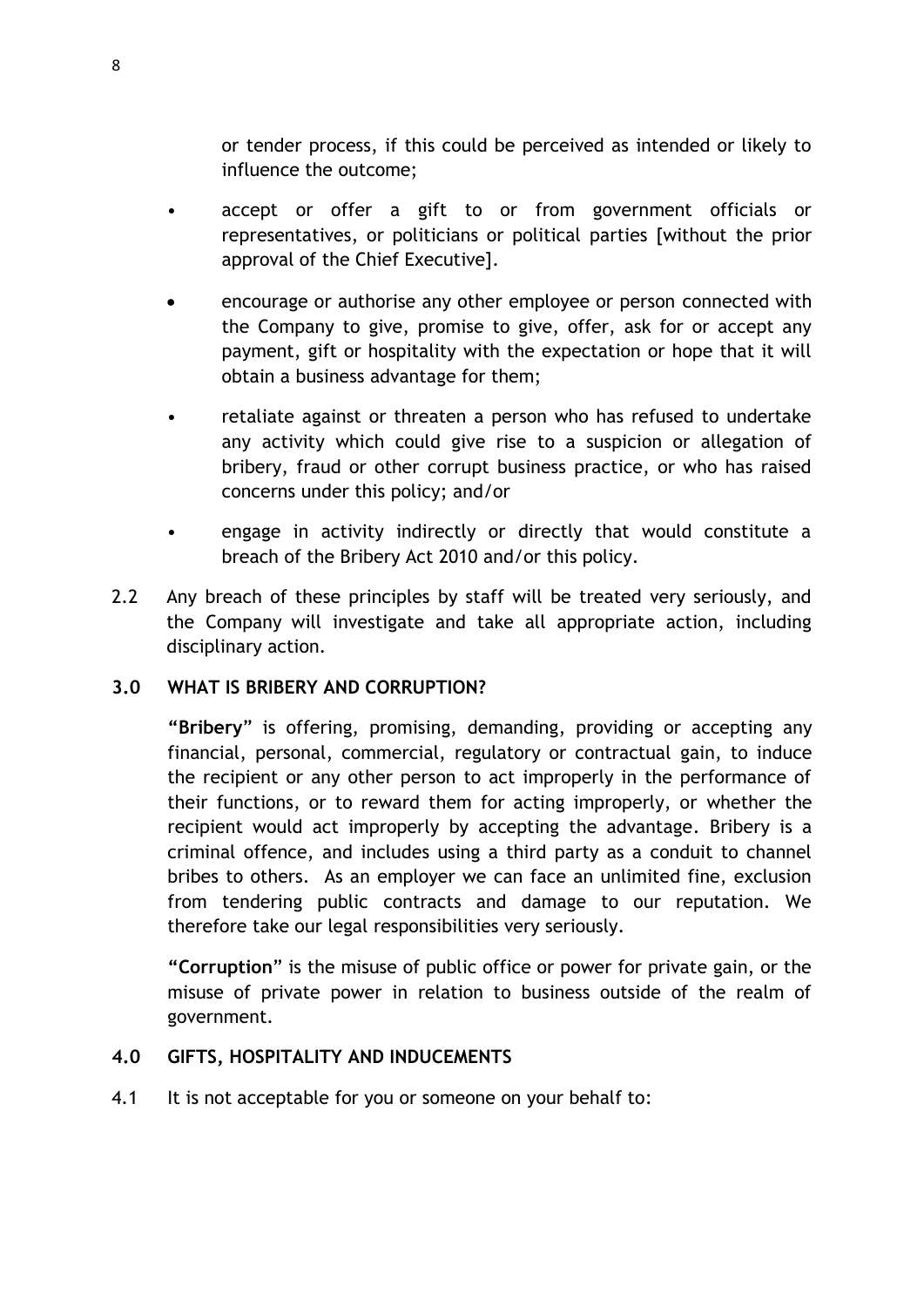- give, promise to give, or offer, a payment, gift or hospitality to a government official, agent or representative to "facilitate" or expedite a routine procedure;
- give, promise to give, offer, ask for or accept any cash, cheques, or voucher payments;
- give, promise to give, offer, ask for or accept any significant and unreasonable gifts or hospitality or those given with the possible intention of influencing business transactions; and/or
- give, promise to give, offer, ask for or accept any unreasonable corporate entertaining or hospitality which has the possible intention to influence the placing of contracts with a supplier(s) or recognise the award of a contract to a supplier(s).

However, you may:

- receive casual small gifts as a thank you. If you are unclear as to the value of the gift and whether you are able to accept it, please refer to your line manager for a decision;
- attend reasonable hospitality events with the knowledge of your manager;
- undertake training offered where this can be considered to enhance the service provided in relevant circumstances
- 4.2 If staff are offered a gift with a significant value, or invited to a hospitality event which seems disproportionate to the relationship, they must disclose this to their line manager giving full details of the circumstances.
- 4.3 We appreciate that practice varies between countries and regions and what may be normal and acceptable in one region may not be in another. The test to be applied is whether in all the circumstances the gift, hospitality or payment is reasonable and justifiable. The intention behind it should always be considered.

# **5.0 CONFLICTS OF INTEREST**

The Company recognises that staff members will in some cases have ties with external organisations, and that in the course of your duties, a relationship with others may influence business decisions. If you think you have a potential conflict of interest in any of the circumstances which arise for deliberation or decision with your working environment, please immediately and officially advise your line manager.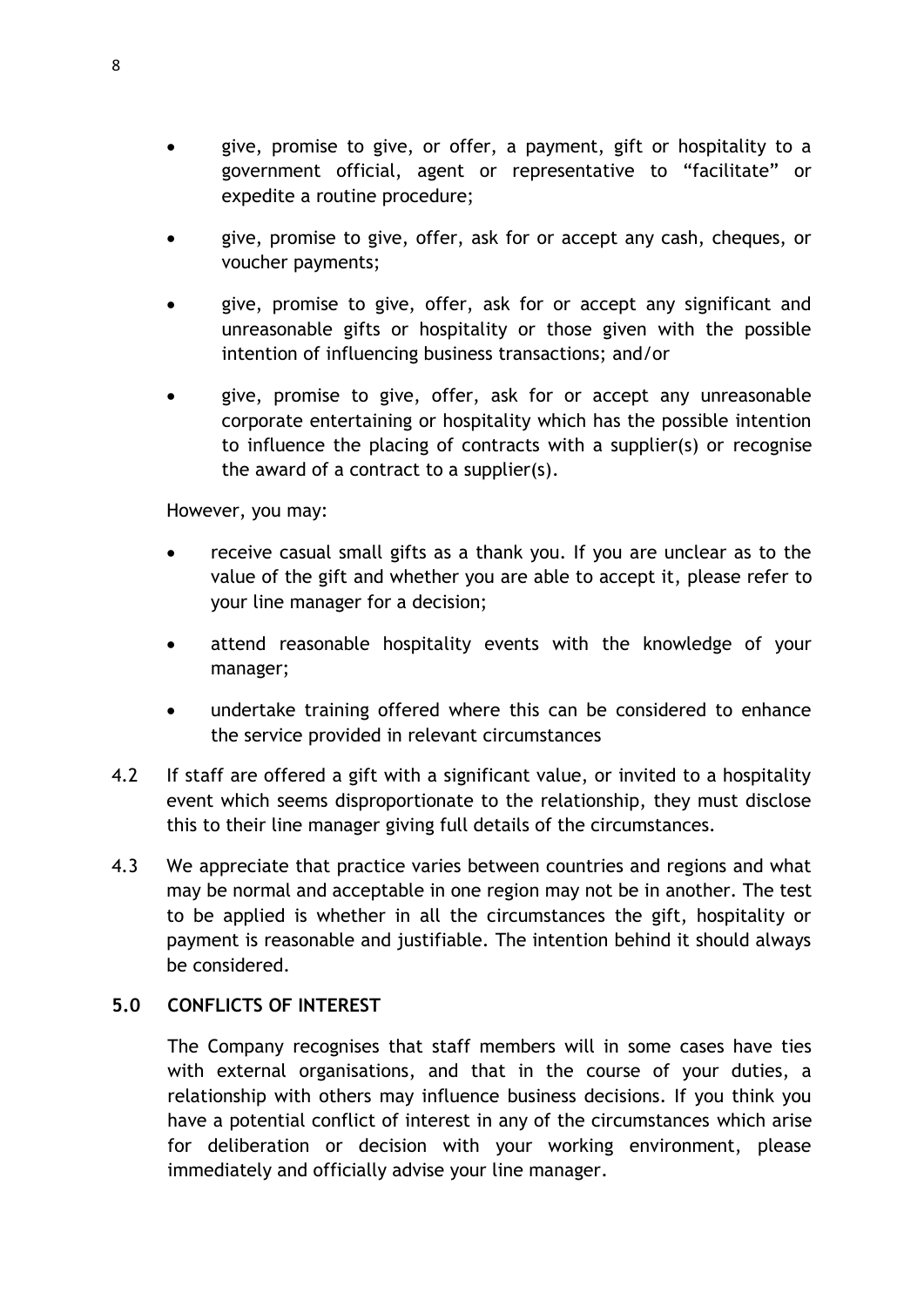### **6.0 YOUR RESPONSIBILITIES**

- 6.1 You must ensure that you read, understand and comply with this policy.
- 6.2 The prevention, detection and reporting of bribery and other forms of corruption are the responsibility of all those working for us or under our control. All workers are required to avoid any activity that might lead to, or suggest, a breach of this policy.
- 6.3 You must notify your line manager as soon as possible if you believe or suspect that a conflict with this policy has occurred, or may occur in the future.
- 6.4 Any employee who breaches this policy will face disciplinary action, which could result in dismissal for gross misconduct.

### **7.0 HOW TO RAISE A CONCERN**

- 7.1 You are encouraged to raise concerns about any issue or suspicion of bribery or corruption at the earliest possible stage.
- 7.2 If you are offered a bribe, or are asked to make one, or if you believe or suspect that any bribery, corruption or other breach of this policy has occurred or may occur, you must report it in accordance with our Whistleblowing Policy as soon as possible.
- 7.3 If you are unsure about whether a particular act constitutes bribery or corruption, raise it with your line manager.

# **8.0 PROTECTION**

- 8.1 Workers who refuse to accept or offer a bribe, or those who raise concerns or report another's wrongdoing, are sometimes worried about possible repercussions. We aim to encourage openness and will support anyone who raises genuine concerns in good faith under this policy, even if they turn out to be mistaken.
- 8.2 We are committed to ensuring no one suffers any detrimental treatment as a result of refusing to take part in bribery or corruption, or because of reporting in good faith their suspicion that an actual or potential bribery or other corruption offence has taken place, or may take place in the future. Detrimental treatment includes dismissal, disciplinary action, threats or other unfavorable treatment connected with raising a concern. If you believe that you have suffered any such treatment, you should inform the Chief Executive immediately. If the matter is not remedied, and you are an employee, you should raise it formally using our Grievance Procedure.